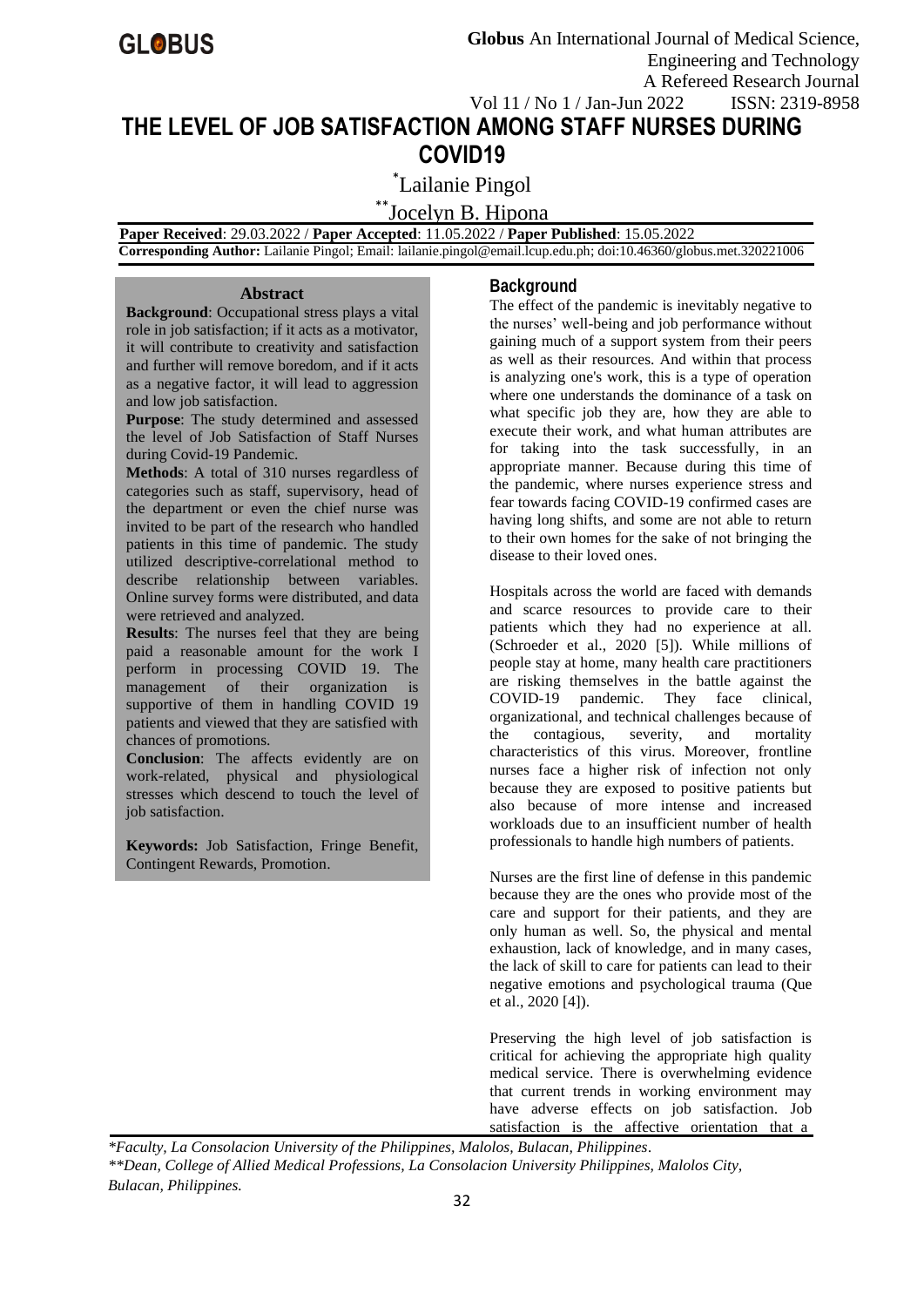worker has towards his/her work which consists of two facets: positive affectivity and negative affectivity. Positive affectivity is represented by enthusiasm, high-energy and enjoyable involvement while negative affectivity is indicated by distress, disconnection and anxiety. Occupational stress plays a vital role in job satisfaction; if it acts as a motivator, it will contribute to creativity and satisfaction and further will remove boredom, and if it acts as a negative factor, it will lead to aggression and low job satisfaction. On the other hand, job satisfaction may protect workers from stressors and act as a regulating factor for stress (Hoboubi, et. al., [2017](https://link.springer.com/article/10.1007/s11356-020-11235-8#ref-CR9)  $[1]$ ).

Occupational stress has substantial direct and indirect effects on intention to leave the current organization and intention to leave the profession in the future. It mainly exerts its indirect effects through job satisfaction, depressed mood and stress adaptation. Intention to leave the current organization usually precedes intention to leave the profession. Local Nursing Policy makers should put intention to create reduction strategies among nurses that should concentrate on creating a less stressful work environment, increasing job satisfaction and stress adaptation, and decreasing depressed mood concurrently (Lo, et. al.. [2018](https://link.springer.com/article/10.1007/s11356-020-11235-8#ref-CR16) [2]).

### **Objective**

The study determined and assessed the level of Job Satisfaction of Staff Nurses during Covid-19 Pandemic.

### **Methods**

### **Research Design**

This research utilized descriptive-correlational method. The research study design aligned with the primary aim to assess the stress indicators and job satisfaction of staff nurses during Covid-19 pandemic which served as the basis in the formulation of Career and Psychosocial Mentoring Competency. The premise of the descriptive correlational design required local and international studies relating to the assessment of the stress indicators and job satisfaction of Staff Nurses during Covid-19 Pandemic that supported the data analysis and framed the theoretical model appropriate that seeks to understand the multiple perspective and awareness in Career and Psychosocial Mentoring Competency.

# **Respondents of the Study**

This study involved the total population of the nursing department of the said institution. A total of 310 nurses regardless of categories such as staff, supervisory, head of the department or even the

chief nurse was invited to be part of the research who handled patients in this time of pandemic. This allowed the researcher to conduct the research study using a questionnaire. Eligible respondents were nurses working in the hospital during pandemic regardless of their work especially nurses working in the Emergency Room, Medical and Surgical Ward, Intensive Care Unit ward, Dialysis Ward and Isolation Ward. The inclusion criteria included staff nurses who are employed in the hospital for more than six months, ages 20 to 45, both male and female. Exclusion criteria are: Fresh graduate nurses that currently have mental health illness or comorbidities, Front liners who already resigned and are not currently working on the chosen institution and staff nurses who were not able to sign the informed consent, as well as those who didn't agree with the agreements on the orientation phase. Those who didn't agree with the aforementioned agreement are excluded from the study. Other Nurses who did not fall to the inclusion criteria was also not within the scope of this research, thus, excluded from this study.

# **Research Instrument and Data Collection**

The researcher adapted and modified a questionnaire from Muhawish, Salem and Baker (2019) [3] entitled "Job Related Stressors and Job Satisfaction among Cultural Nursing Workforce" which was published in the Middle East Journal of Nursing and available online by the International Organization for Scientific Information (IDOS). A modification on questionnaires was tailored to the content of the current practices or the target population and to bring out a more precise and concrete answer from the respondents. The researcher formally asked the authors permission regarding modifying their questionnaire to be used for this study.

The modified questionnaire undergone pilot testing and it was submitted to Cronbach analysis to check for reliability and validity of the content to ensure the appropriateness of the questionnaire in measuring the stress indicators and job satisfaction of staff nurses during covid-19 pandemic.

# **Statistical Treatment of Data**

Descriptive statistics (frequency and percentage) was used to describe the findings for the demographic profile. Students' t-test, analysis of variance (ANOVA) and Pearson's correlation were performed to determine the significant difference and relationship among the variables of the study. A statistically significant  $p < 0.05$  level was considered.

#### **Ethical Consideration**

The Ethics Review Committee of La Consolacion University of the Philippines reviewed this research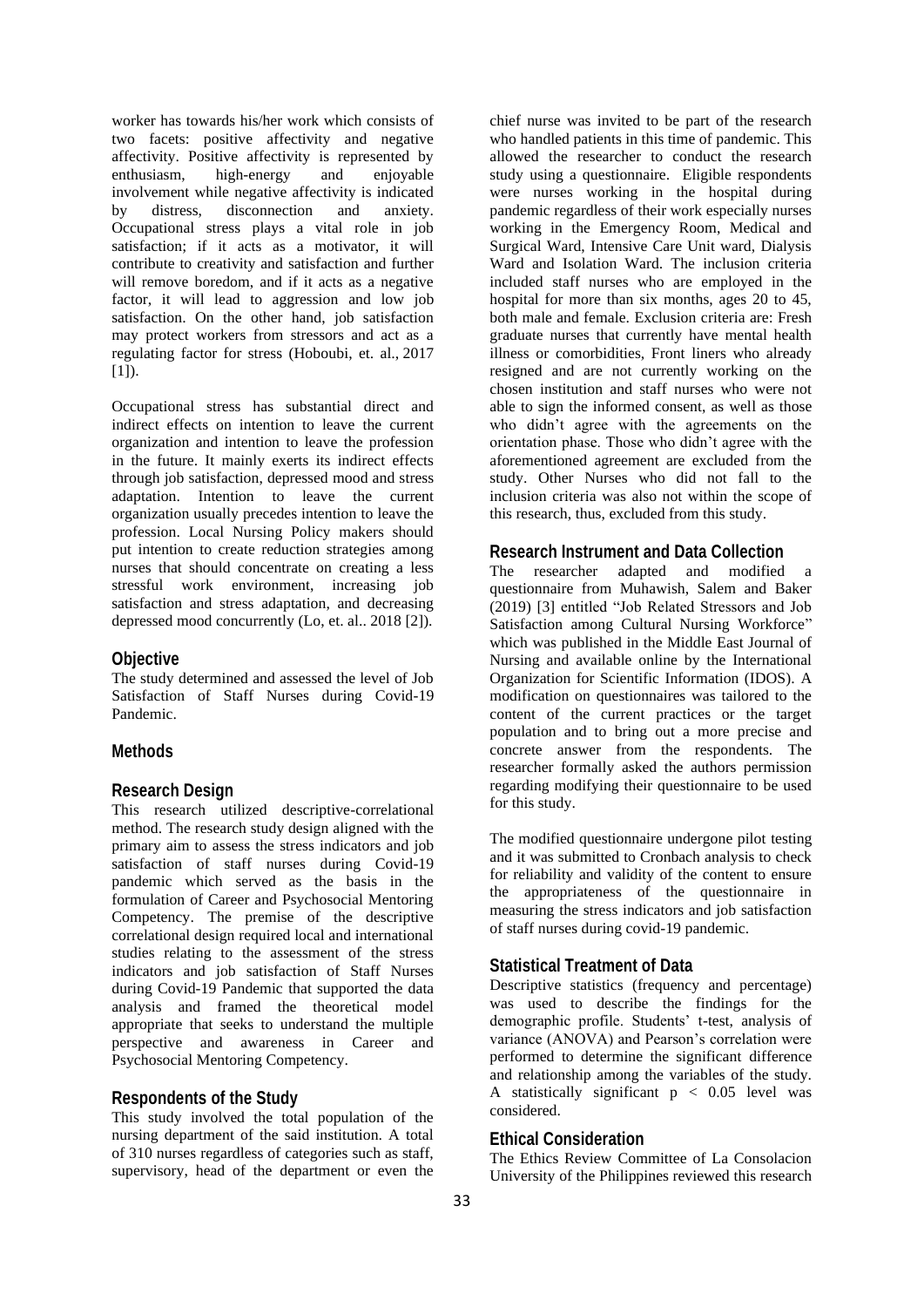study to ensure that it did not violate ethical considerations that should be observed.

# **Result**

| <b>Stress Indicators</b>                                                                                       | <b>Mean</b><br><b>Score</b> | <b>Descriptive</b><br>Interpretation | Level of<br><b>Satisfaction</b> |
|----------------------------------------------------------------------------------------------------------------|-----------------------------|--------------------------------------|---------------------------------|
| Salary:                                                                                                        |                             |                                      |                                 |
| I feel I am being paid a fair amount for the work I do in<br>handling COVID 19.                                | 2.59                        | Undecided                            | Neutral                         |
| I feel satisfied with my chances for salary increase if any<br>for handling COVID 19.                          | 2.82                        | Undecided                            | Neutral                         |
| <b>Supervision:</b>                                                                                            |                             |                                      |                                 |
| The management of this organization is supportive of me<br>in handling COVID 19.                               | 3.82                        | Agree                                | Satisfied                       |
| I receive the right amount of support and guidance from<br>my direct supervisor in handling COVID 19.          | 3.87                        | Agree                                | Satisfied                       |
| <b>Promotion:</b>                                                                                              |                             |                                      |                                 |
| I am satisfied with my chance of promotions                                                                    | 3.11                        | Undecided                            | Neutral                         |
| I am appropriately recognized when I perform well at my<br>regular duties.                                     | 3.41                        | Undecided                            | Neutral                         |
| <b>Fringe benefits:</b>                                                                                        |                             |                                      |                                 |
| I have provided with all trainings necessary in handling<br>COVID-19 Virus Virus to perform my job.            | 4.16                        | Agree                                | Satisfied                       |
| I have learned many nursing skills in handling COVID<br>patient.                                               | 4.09                        | Agree                                | Satisfied                       |
| <b>Contingent rewards;</b>                                                                                     |                             |                                      |                                 |
| I feel encouraged by my supervisor to offer suggestion and<br>improvements.                                    | 4.09                        | Agree                                | Satisfied                       |
| I am provided with all the COVID trainings necessary to<br>perform my job                                      | 4.01                        | Agree                                | Satisfied                       |
| <b>Operating procedures</b>                                                                                    |                             |                                      |                                 |
| The organization rules make it easy for me to do a good<br>job.                                                | 4.05                        | Agree                                | Satisfied                       |
| My department provides all the equipment, supplies, and<br>resources necessary for me to perform my duties.    | 4.05                        | Agree                                | Satisfied                       |
| <b>Nature of work:</b>                                                                                         |                             |                                      |                                 |
| I have an accurate written job description.                                                                    | 4.05                        | Agree                                | Satisfied                       |
| My work is evaluated based on a fair system of<br>performance standard                                         | 4.03                        | Agree                                | Satisfied                       |
| Communication:                                                                                                 |                             |                                      |                                 |
| My co-workers and I work well together in handling<br>COVID 19 patients.                                       | 4.15                        | Agree                                | Satisfied                       |
| I feel I can easily communicate with members from all<br>level of this organization in terms of COVID Patient. | 4.11                        | Agree                                | Satisfied                       |

# **Table 1: The Level of Nurses' Job Satisfaction During COVID-19 Pandemic**

Strongly Agree – 5.0- 4.50, Agree –  $4.49 - 3.50$ , Undecided –  $3.49 - 2.50$ , Disagree –  $2.49 - 1.50$ , Strongly Disagree –  $1.49 - 1.0$ 

The nurses feel that they are being paid a reasonable amount for the work I perform in processing COVID 19. The management of their organization is supportive of them in handling COVID 19 patients and viewed that they are satisfied with chances of promotions. They were able to have provided with all trainings necessary in handling COVID19 to perform their job. The